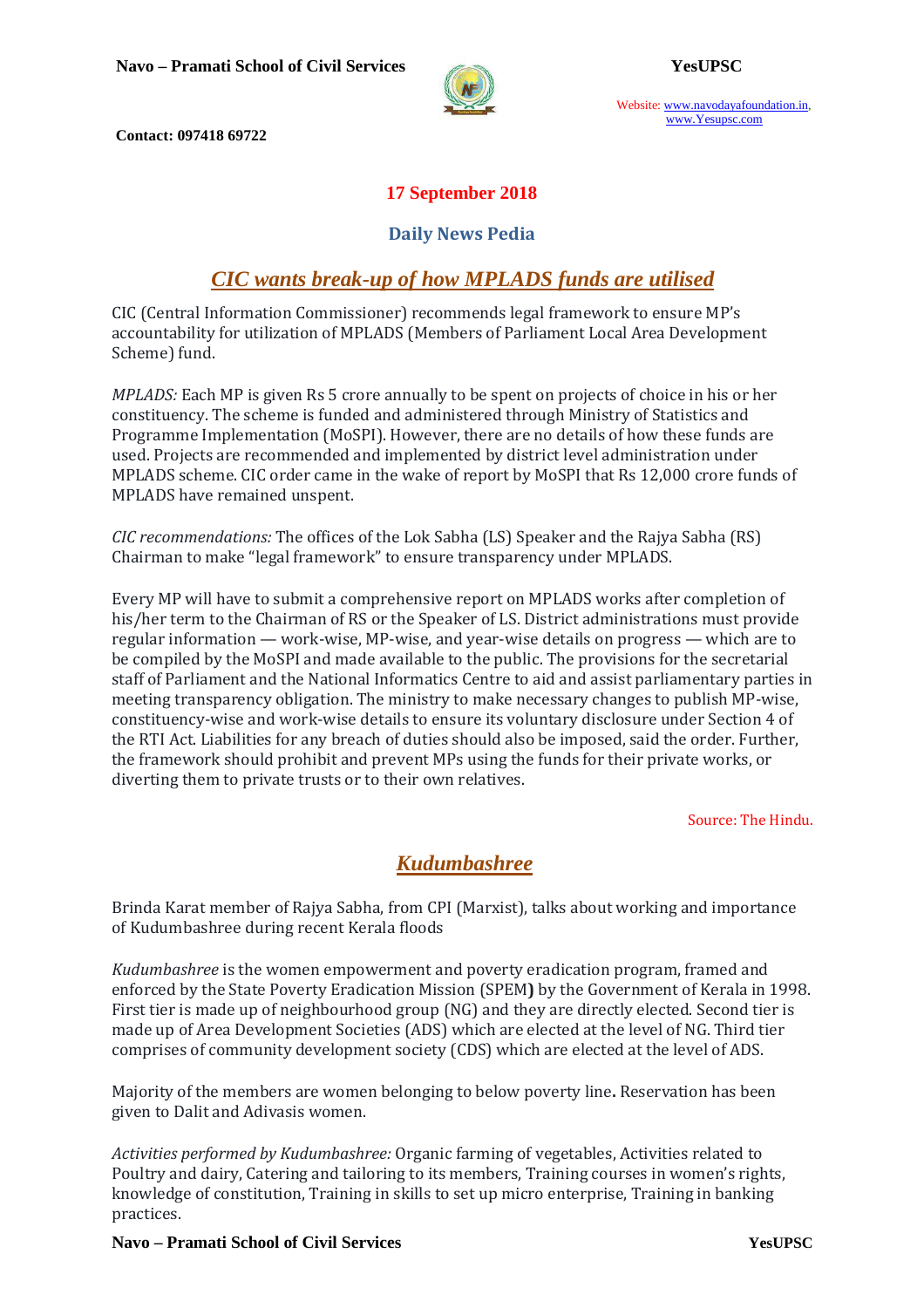Relief work done by Kudumbashree during Kerala floods: In total 4 lakh women volunteer participated in Kerala relief flood. Members of the organization donated around 7.4 crore in Chief Minister Relief fund. They cleaned 11,300 public places which include school, hospital, Panchayat building, and anganwadi Centre. Cleaned 200,000 houses filled with filth. Gave counselling to 40,000 people affected with flood. 38,000 members opened their own homes for shelter for flood affected people.

Source: The Hindu.

# *U.P. to launch first-ever dial-FIR*

The Uttar Pradesh Police are set to launch a first of its kind dial-FIR scheme in the country.

The aim is to enhance the strength of the ATS both qualitatively and quantitatively.

In this scheme, a common man can register regular crimes without going to a police station. The scheme will also prepare an online photographic dossier of criminals that will be provided to policemen on 22,000 new i-pads.

Besides this, the UP Police are also expanding the counter-terror combat and response grid in the State by training over 100 fresh commandos in special skills including a maiden batch of women personnel.

Source: The Hindu.



 According to an assessment by the CPCB, the number of polluted stretches in India's rivers has increased.

 *Central Pollution Control Board (CPCB)* is a statutory organization established in 1974 under the Ministry of Environment and Forest.

*Biochemical oxygen demand (BOD)* is the amount of dissolved oxygen used by microorganisms in the biological process: The greater the BOD, the lower is the amount of dissolved oxygen available for marine animals. It is a reliable gauge to measure organic pollution in water bodies.

CPCB has a programme of measuring the quality of rivers based on BOD since 1990s. The health of a river and efficiency of the water treatment are classified based on BOD.

The greater the BOD the higher is the priority level. BOD greater than or equal to 30 mg/l is categorized as Priority 1. BOD between 3.1- 6 mg/l is termed as Priority 5.

The CPCB considers a BOD less than 3 mg/l an indicator of a healthy water body.

*Findings of the Assessment:* The number of polluted stretches in India's rivers has increased to 351 from 302 in 2015. The number of critically polluted stretches where water quality indicators are the poorest has also gone up to 45 from 34. Although the focus is mainly on Ganga and the states through which it flows, it has been found that many rivers in Maharashtra, Assam and Gujarat are far more polluted.

Some of significant stretches of pollution includes the - Mithi River between Powai and Dharavi, BOD level of 250 mg /l. Godavari from Someshwar to Rahed, BOD level of 5.0-80 mg /l.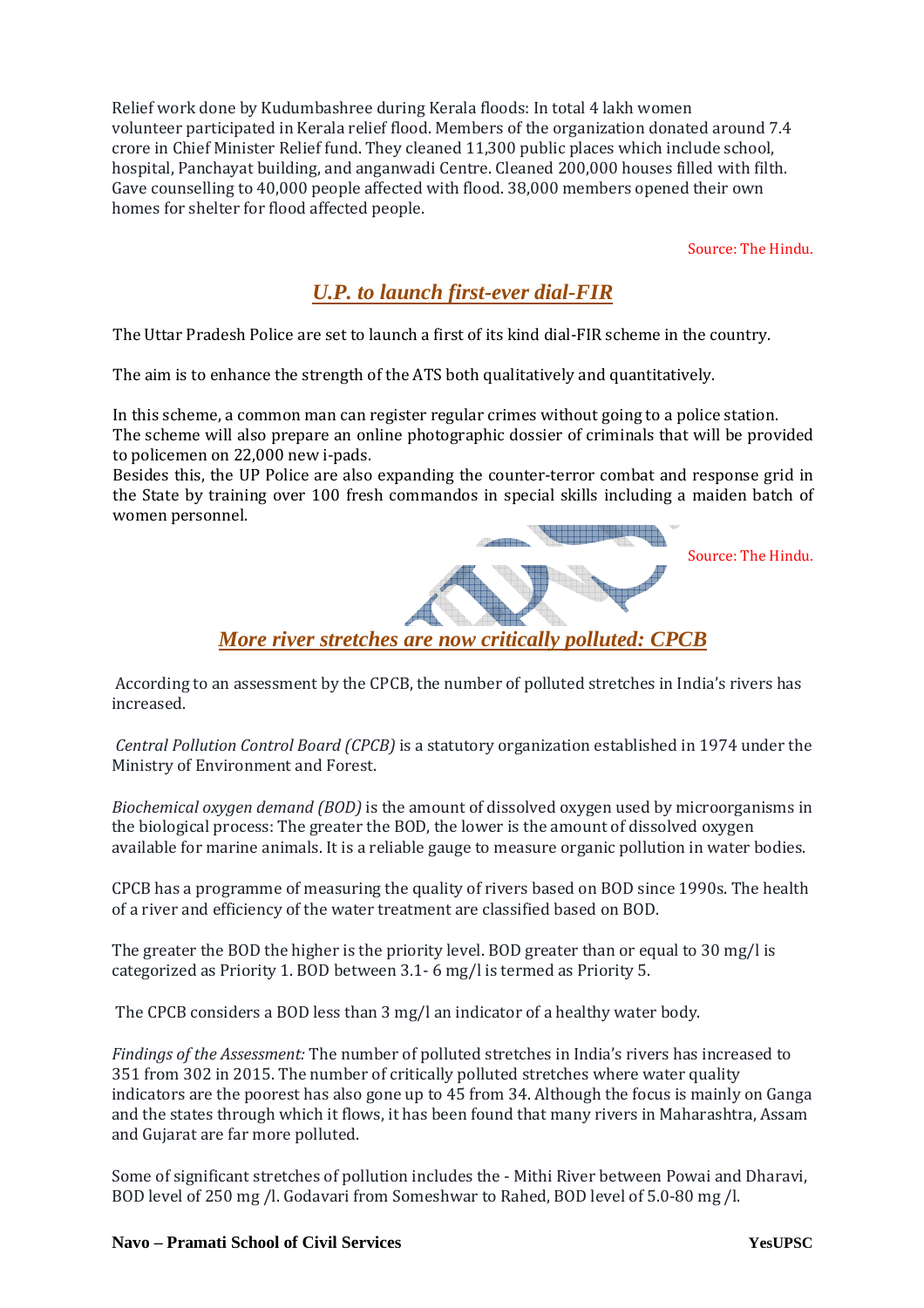Sabarmati between Kheroj to Vautha, BOD level of 4.0-147 mg/l. Hind on between Saharanpur to Ghaziabad, BOD level of 48-120 mg/l.

Source: The Hindu.

### *Masala bonds: What are they, how government plans to check rupee fall through them*

Government removed the cap of 5% of withholding tax (Tax on income imposed at source, i.e. a third party is charged with the task of deducting the tax from certain kinds of payments and remitting that amount to the government) from masala bond from financial year 2019

*Masala bonds are bonds issued outside India but denominated in Indian Rupees, rather than the local currency.* 

*Importance of masala bond:* Masala bonds help to internationalize the Indian rupee and also strengthen the Indian financial system. By issuing bonds in rupees, an Indian entity is shielded against the risk of currency fluctuation, typically associated with borrowing in foreign currency. The bonds are directly pegged to the Indian currency. So, investors (foreign investor who buys the bond) will directly take the currency risk or exchange rate risks. If the value of Indian currency falls, the foreign investor will have to bear the losses, not the issuer which is an Indian entity or a corporate. Besides helping diversify funding sources, the cost of borrowing could also turn out to be lower than domestic markets.

*Objective of the move:* The move will make masala bond more attractive to foreign investor**.** Inflow of credit from masala bond will help to check slide of rupee**.** It will also help in reducing current account deficit.

Source: The Hindu.

## *EDITORIAL*

To read

Iran on the edge

#### **US sanctions have pushed the country's economy to the brink.**

The presidents of Turkey, Russia and Iran came together for a key summit in Tehran on September 7. The situation in Syria, of course, dominated the meeting of President Hassan Rouhani with President Recep Tayyip Erdogan and President Vladimir Putin . The summit discussed at length the tragic situation in the town of Idlib, dominated by an array of jihadist organisations and home to nearly 1.5 million civilians displaced from other parts of Syria. However, it also covered all issues pertinent to closer economic cooperation between the three nations to ward off the impact of the unilateral sanctions imposed on Iran by the US.

Turkey and Iran promised to take concrete steps regarding the use of national currencies in bilateral trade. This does not come as a surprise, since in the past few weeks, in the face of pressures on their currencies, Turkey, Iran and Russia have started seeking ways to give up the dollar and trade in national currencies. This is, of course, a crucial topic for the Iranian